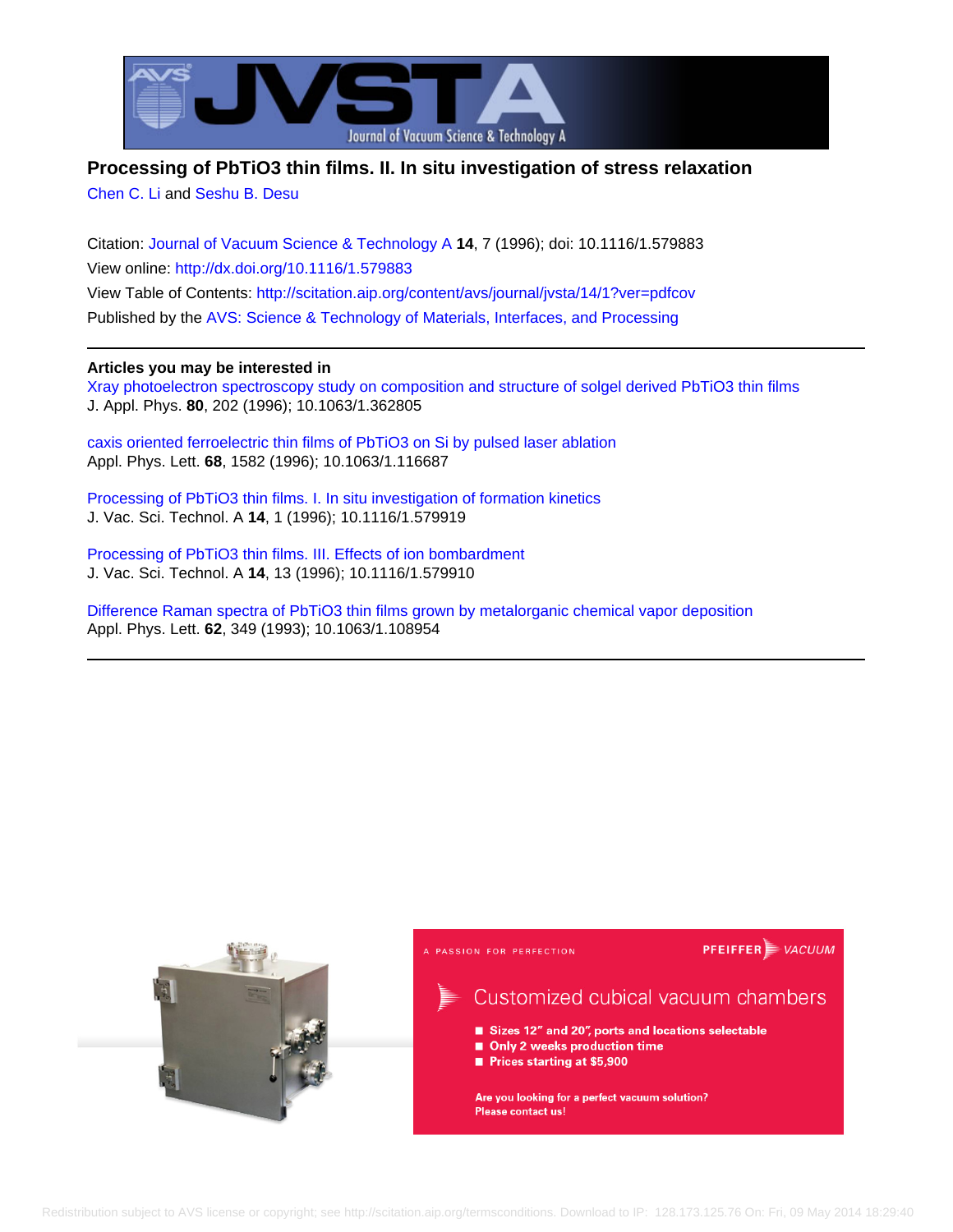# **Processing of PbTiO<sub>3</sub> thin films. II. In situ investigation of stress relaxation**

Chen C. Li and Seshu B. Desu<sup>a)</sup>

*Department of Materials Science and Engineering, Virginia Polytechnic Institute and State University, Blacksburg, Virginia 24061*

(Received 28 July 1994; accepted 7 October 1995)

Stress relaxation in PbTiO<sub>3</sub> films was investigated by the *in situ* stress measurement technique. A simple viscous flow model was successfully used to interpret the kinetics and behavior of stress relaxation of PbTiO<sub>3</sub> thin films. The activation energy responsible for stress relaxation was estimated to be 190 kJ/mole, which was accounted for by the lattice diffusion of vacancies. A Nabarro–Herring creep model was successfully employed to correlate the relationships among the viscosity, lattice diffusion coefficient, and grain size of the  $PbTiO<sub>3</sub>$  films, and an estimate of the lattice diffusion coefficient of vacancy motion during relaxation was obtained. Also, the observed time required for complete relaxation was found to be in accord with theoretical values. Hillock formation resulting from grain boundary sliding is believed to contribute to stress relaxation in its early stage. Thereafter, grain growth resulting from lattice diffusion is believed to play a major role in the stress relaxation. © *1996 American Vacuum Society.*

# **I. INTRODUCTION**

Unlike bulk materials, thin films condensed onto substrates are in an extremely nonequilibrium state characterized by a high level of stress. This nonequilibrium is caused by a number of factors associated with both the preparation techniques and the physicochemical properties of substrates and film materials. Stress can be introduced into a thin film due to, among other factors, differential thermal expansion between the film and its substrate, lattice misfit with the substrate, or chemical reaction within the film or with the substrate.

The tendency of a thin film to move towards equilibrium brings about relaxation of the internal stress in the film. Stress relaxation in thin films can take place during their thermal treatment. The relaxation in thin films often causes the formation of hillocks, whiskers, voids, and cracks and, in certain cases, the film breaks down into separate islands and peels off the substrate<sup>1</sup> which obviously is deterimental to the performance of the corresponding thin film devices. Accordingly, in order to understand and therefore control the effect of stress on the performance of thin film devices, it is of great importance to investigate the mechanisms of stress relaxation in the materials of interest.

Deformation mechanisms<sup>2</sup> such as defectless flow, dislocation glide, dislocation creep, diffusional creep, and grain boundary sliding have been proposed to explain the stress relaxation in a number of thin film materials including metals, $3$  alloys, $4$  silicides, $5$  and simple oxides. $6$  At present, it is generally accepted that stress relaxation in most thin films is the result of the plastic deformation by diffusional creep.<sup>7</sup> However, it is essential to mention that relaxation mechanisms in thin films are greatly influenced by many factors such as film stress level, temperature, film thickness, and grain size. Thin films often contain extremely high concentrations of excess vacancies which are built in during deposition. The stress level may be affected considerably by the flow of vacancies to the film surface and by structural defects.<sup>8</sup> It has also been suggested that, during thin film grain growth, the removal of grain boundaries—and hence the reduction of excess volume in the grain boundaries—will induce stress in the film when it is constrained by the substrate.<sup>8</sup>

Little work has been done, to the best of our knowledge, on the stress relaxation of multicomponent oxide thin films.<sup>9</sup> In this work, an *in situ* stress measurement technique was employed to investigate the kinetics and mechanisms of stress relaxation in  $PbTiO<sub>3</sub>$  thin films. It was assumed that the stress relaxation of thin films could be described by creep phenomena in bulk materials. An attempt was made to correlate stress relaxation with creep behavior using a simple viscous flow model and diffusional creep mechanisms. Using this technique, the diffusion coefficient responsible for the relaxation mechanism was estimated. Furthermore, the kinetics of stress relaxation were also found to be in excellent agreement with experimental and theoretical values.

# **II. ANALYSIS**

In order to understand the stress–relaxation phenomena of  $PbTiO<sub>3</sub>$  films at elevated temperatures, a viscous flow model, depicted in Fig. 1, was considered. For simplicity, only uniaxial compressive stress was assumed to act on a slab of PbTiO<sub>3</sub> that was free to flow vertically [Fig. 1(a)]. The  $PbTiO<sub>3</sub>$  film was modeled as a Maxwellian element whose overall mechanical response reflects a series combination of an elastic spring and a viscous dashpot  $[Fig. 1(b)]$  that incorporates the various relaxation mechanisms of the film. Upon loading, there is an instantaneous deformation of the spring elastically. With increasing time, the elastic strain,  $\epsilon_e$ , will be accommodated by the development of a plastic strain,  $\epsilon_p$ , in a time-dependent viscous fashion. The total strain  $\epsilon_t$ , however, remains a constant. Since the value of the net stress,  $\sigma$ , acting on the film is dictated by the level of the elastic strain,

a)Author to whom correspondence should be addressed.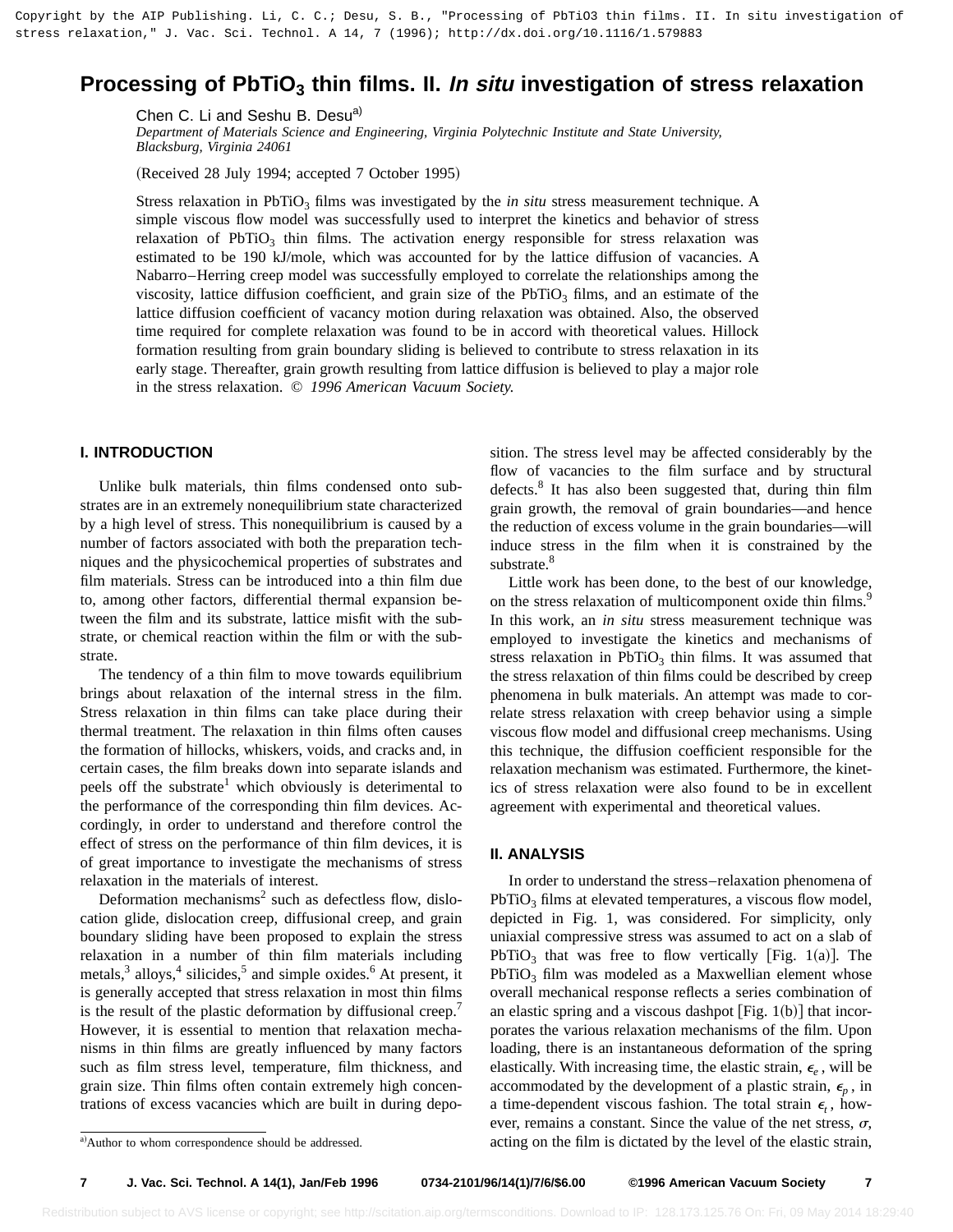

FIG. 1. The viscous flow model for stress relaxation. (a) Slab of  $PbTiO<sub>3</sub>$  on a substrate; (b) model of the  $PbTiO<sub>2</sub>$  as a Maxwellian element.

$$
\sigma = E \, \epsilon_e / (1 - \nu) \tag{1}
$$

 $(E$  is Young's modulus and  $\nu$  is the Poisson ratio), film stress will relax as time proceeds.

The same compressive stress,  $\sigma$ , will concurrently act on both the spring and dashpot so that

$$
\epsilon_e = \sigma/E
$$

and  $(2)$ 

 $\epsilon_p^{\cdot} = \sigma / \eta,$ 

where  $\epsilon_p = d\epsilon_p/dt$  and  $\eta$  is viscosity. For constant  $\epsilon_t$ ,  $\epsilon_e =$  $-\epsilon_p$  or  $(1/E)d\sigma/dt = -\sigma/\eta$ . Upon integration, we obtain

$$
\sigma = \sigma_0 \exp(-Et/\eta) = \sigma_0 \exp(-t/\tau), \tag{3}
$$

where the time constant  $\tau=\eta/E$ . The initial stress in the film,  $\sigma_0$ , therefore relaxes by decaying exponentially with time.

This stress,  $\sigma_0$ , is equivalent to the stress  $\sigma_{ab}$  [Eq. (5) in Ref. 10], the stress level upon the completion of  $PbTiO<sub>3</sub>$ formation. Therefore, in connection with the stress curve developed during  $PbTiO<sub>3</sub>$  formation, we can obtain a full schematic of the stress–time curve as shown in Fig. 2, assuming time constant  $t = 50$  min.

#### **III. EXPERIMENTAL PROCEDURE**

The films were grown in a conventional cryopumped electron beam evaporator.10 Two-in.-diam sapphire substrates



FIG. 2. A modeled stress–time curve.



FIG. 3. Experimental stress–time plots for  $PbTiO<sub>3</sub>$  thin films.

were mounted 34 cm above the electron beam evaporation source. Before deposition, the system was pumped down to  $4\times10^{-8}$  Torr, rising to  $2-3\times10^{-7}$  Torr during deposition. All the depositions were performed at ambient temperature with a deposition rate of 0.2–0.5 nm/s. Total film thickness was kept constant at 300 nm.

High purity, vapor deposition grade oxides (PbO and TiO) were used as the evaporation sources. TiO<sub>2</sub> was not used due to its decomposition during deposition. Based on theoretical calculations and taking into account the loss of Pb  $(10 \text{ mol } %$ of PbO was added), the thickness of the PbO and TiO layers was approximately 200 and 100 nm, respectively. The substrates were cleaned by a series of organic solutions and de-ionized water followed by drying in  $N_2$  gas.

Film stress measurements as a function of temperature and time were performed for the PbO/TiO oxide multilayers, on 2-in.-diam sapphire substrates in air. The heating rate was 5 °C/min. The sample curvature was calculated from the change in position of a reflected laser beam. The position was measured by a position sensitive detector while the beam was scanned across the sample. The total film stress was calculated by comparing the substrate curvature before and after film deposition using Stoney's Equation, $6$  which yields the biaxial stress in the thin films parallel to the substrate. Based on this technique, stress–temperature and stress–time plots of the PbO/TiO/sapphire specimens were obtained.

#### **IV. RESULTS AND DISCUSSION**

Figure 3 shows the typical stress–time plots of  $PbTiO<sub>3</sub>$ thin films for four different temperatures. These plots were found to be very similar to the schematic in Fig. 2. However, the cusp in Fig. 2 was not seen in Fig. 3. The absence of the cusps in Fig. 3 could be attributed to the initial stress relaxation as the multilayer approached the completion of  $PbTiO<sub>3</sub>$ formation.

The absolute value of the data in the region of relaxation was replotted in a semilog scale of stress against time as shown in Fig. 4. The data showed very good linearity for temperatures up to 600 °C. The deviation from the straight line at a temperature of 625 °C could likely have been caused by a change in the relaxation mechanism. From the slopes of

**J. Vac. Sci. Technol. A, Vol. 14, No. 1, Jan/Feb 1996**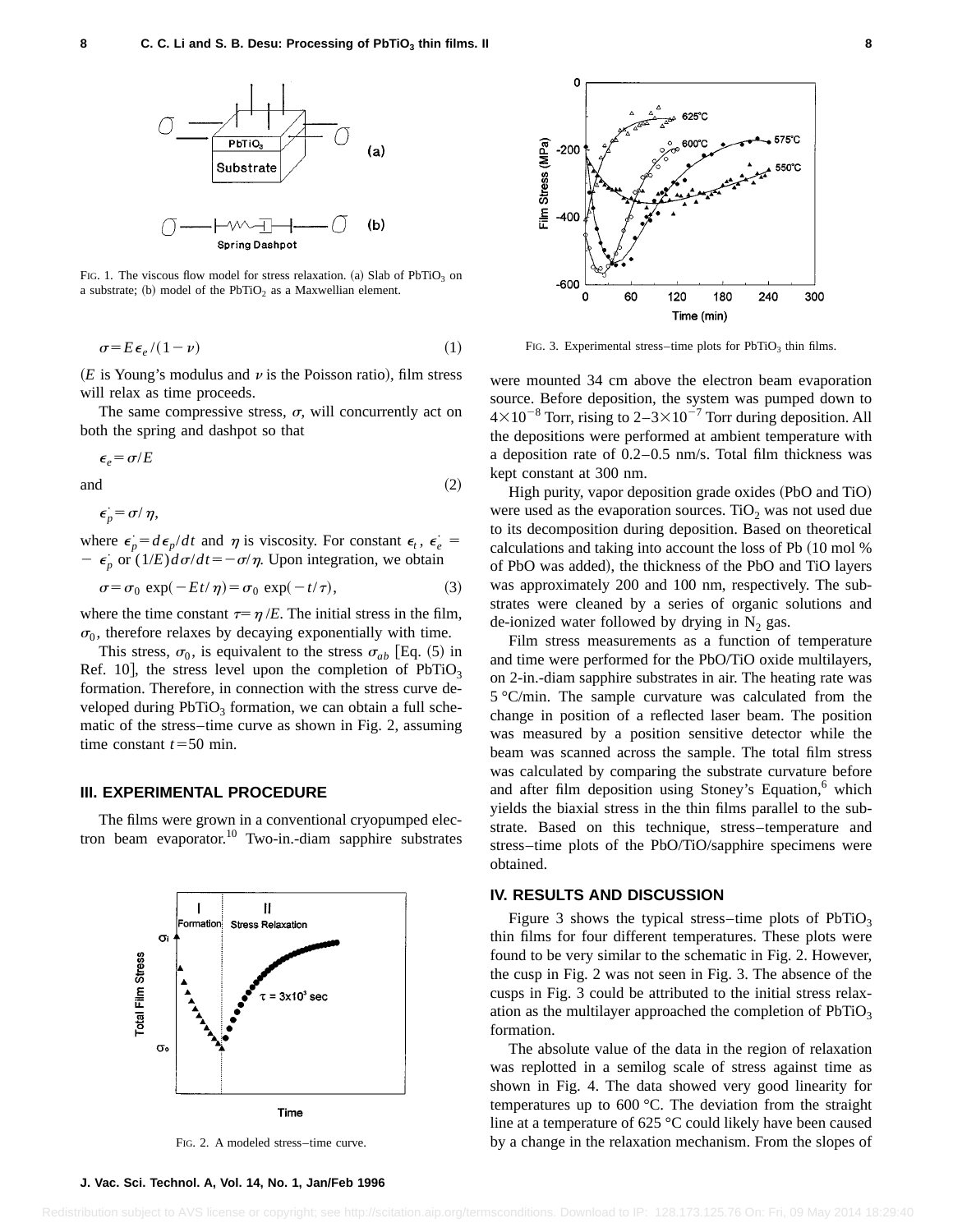

FIG. 4. Ln( $|\sigma|$ ) as a function of time.

the straight lines in Fig. 4 the viscosity,  $\eta$ , was obtained (as shown in Fig. 5) by taking the Young's modulus of  $PbTiO<sub>3</sub>$ films as  $13.1 \times 10^{11}$  dyn/cm<sup>2</sup>.<sup>11</sup> Since the viscosity decreases with increasing temperature and is governed by the following formula,

$$
\eta = \eta_0 \, \exp(\Delta E / kT). \tag{4}
$$

The activation energy of the stress relaxation was estimated to be 190 kJ/mole. This value is 1.76 times greater than the activation energy for  $PbTiO<sub>3</sub>$  formation in which the mechanism was believed to be grain-boundary diffusion.<sup>10</sup>

#### **A. Mechanism of stress relaxation**

Although, in general, it is accepted that diffusional creep is the main cause of relaxation in thin films, several concurrent processes are expected to contribute to the relaxation of a film. The mechanisms that dominate stress relaxation in thin films depend on the stress level, film thickness, and temperature.<sup>12</sup> If we assume the grains in thin films are circular disks, to a first approximation, with radius *r* and thickness *h*, we have the following relationship between the surface area (including grain boundary and interface area) and volume:



FIG. 5. The Arrhenius behavior of viscosity of  $PbTiO<sub>3</sub>$  films.



FIG. 6. Schematic illustrations of possible paths along which atoms diffuse to relax stress.

$$
S_v = (1/2)(2\pi rh + 2\pi r^2)/(\pi r^2 h) = (1/r) + (1/h)
$$
  
= (2/d) + (1/h), (5)

where *d* is the average grain diameter, i.e., the average grain size. The factor 1/2 was introduced in the expression above because each surface is shared between two grains. From the dimensions of film thickness and average grain size, we can have the following relationships,

$$
S_v = 1/h, \quad d \ge h,
$$
  
\n
$$
S_v = 3h \text{ or } 3/d, \quad d \sim h,
$$
  
\n
$$
S_v = 2/d, \quad d \le h.
$$

It is believed that the predominant mechanism is lattice diffusion when  $d \ge h$ , whereas it is grain-boundary diffusion when  $d \leq h$ . When  $d \sim h$ , as it is in our case, it is likely that lattice diffusion dominates the mechanism of stress relaxation in the temperature range around  $0.55$  Tm (melting temperature). However, we believe that grain-boundary diffusion could be essential in the early stage of stress relaxation when the grain size is still very small.

In the original formulation of Coble and in Nabarro– Herring creep, atoms and vacancies were assumed to flow between neighboring grain boundaries subjected to different normal stress when the film is loaded in a nonbiaxial fashion. For an equibiaxially compressed film, as shown in Fig. 6, the atoms should flow between the grain boundaries and the free surface rather than between neighboring boundaries. However, possible paths along which atoms can diffuse to relax stress are the grain boundaries and the grains.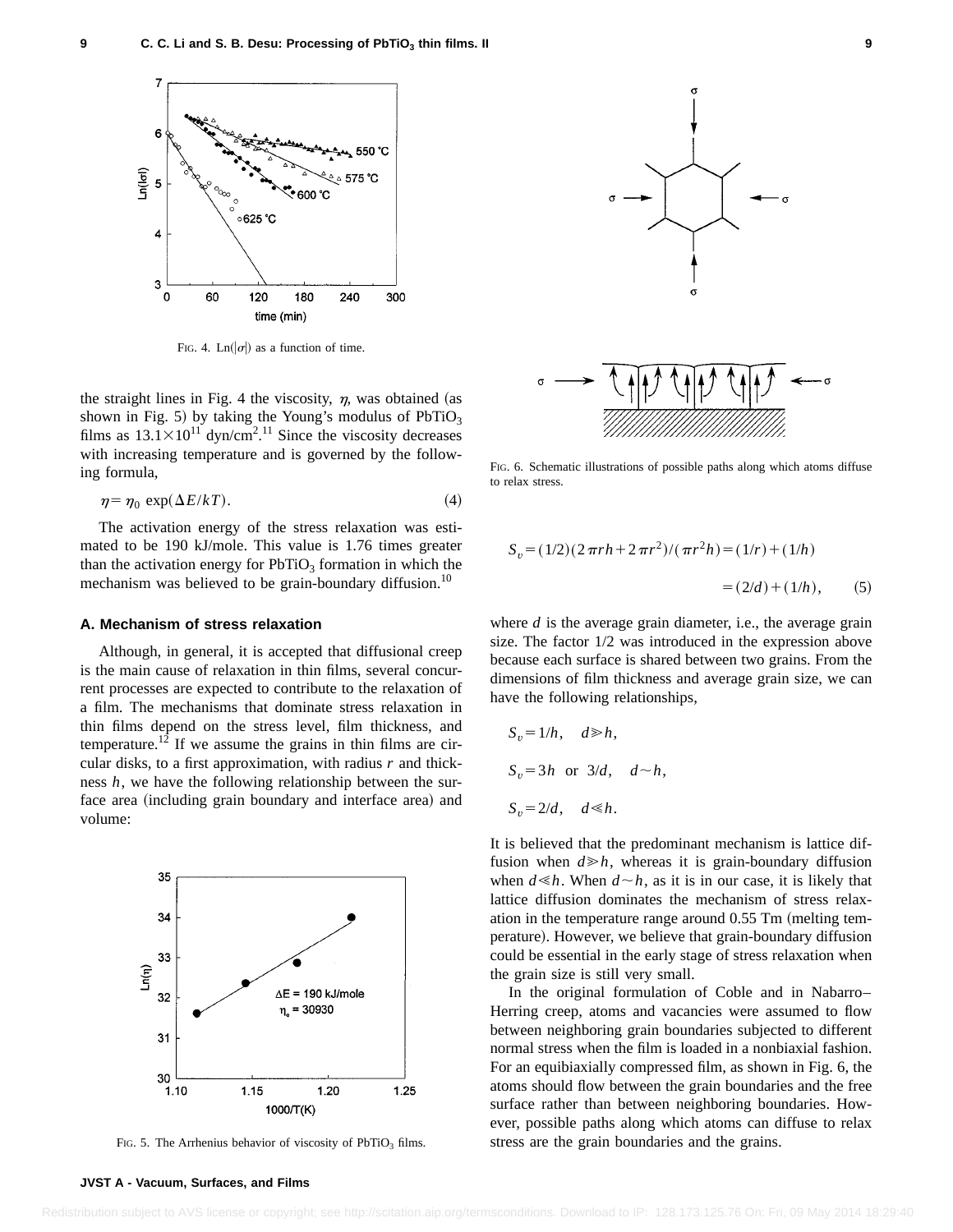#### **B. Stress relaxation by the diffusional creep mechanism**

Diffusional creep or Nabarro–Herring creep occurs by the movement of point defects (usually vacancies) under a concentration gradient generated by the applied stress.<sup>13</sup> In thin films under biaxial stress this concentration gradient is present between grain boundaries both parallel and perpendicular to the direction of film stress. A simplified analysis of diffusional creep in thin films under uniaxial stress has been done in the past.

The viscous flow model that has been widely used in the stress relaxation of metallic glass<sup>14</sup> was successfully employed to interpret the annealing kinetics of the films. In a crystal, assuming that lattice diffusion dominates stress relaxation in  $PbTiO<sub>3</sub>$  thin films, viscous flow also occurs through the movement of vacancies. This is the Nabarro– Herring creep, in which the viscosity is given by  $14$ 

$$
\eta = (kT d^2)/(4\Omega D_1),\tag{6}
$$

where  $\Omega$  is the atomic volume, *d* is the average grain size, *k* is the Boltzmann constant,  $\eta$  is the viscosity, *T* is the absolute temperature, and  $D_1$  is the lattice diffusion constant. The viscosity was derived from Fig. 5 as  $\eta$ =30 930 exp(190 000/  $kT$ ). Since the mechanisms are the same both for lattice diffusion and for viscous flow, lattice diffusion constants were deduced as  $D_1 = D_{10} \exp(-190\,000/k)$ , where  $D_{10}$  is the pre-exponential factor. Equation  $(6)$  was used to correlate the viscosity and lattice diffusion constant of  $PbTiO<sub>3</sub>$  films with their grain size. Taking  $\Omega = 12.6 \times 10^{-24}$  cm<sup>3</sup>, the average grain size, *d*, of PbTiO<sub>3</sub> films was measured to be 0.2  $\mu$ m for the PbTiO<sub>3</sub> film annealed at 600 °C and  $D_{10}$  was calculated to be  $\approx 3 \times 10^{-5}$  cm<sup>2</sup>/s. This value is two orders of magnitude greater than the pre-exponential factor for the grainboundary diffusion constant shown previously. It may be noted that this magnitude of difference is comparable to that for alloys.<sup>15</sup> From this analysis, the estimation of lattice diffusion through vacancies was calculated as

$$
D_1 = 3 \times 10^{-5} \exp(-190\,000/kT) \text{ cm}^2\text{/s.}
$$
 (7)

#### **C. Estimation of relaxation time**

During annealing, the morphology  $(e.g., grain size)$  of the films can change with time and therefore vacancy flow or ionic flow can predominantly take different paths for different regimes of relaxation. It is difficult to precisely evaluate the relative contributions of diffusional flow by lattice diffusion and grain-boundary diffusion in the predicting kinetic behavior of stress relaxation. The present experimental observations and previous discussions suggest that both processes probably contribute to stress relaxation in the  $PbTiO<sub>3</sub>$ films.

Assuming that the sum of the elastic  $(\epsilon_e)$  and plastic  $(\epsilon_n)$ strains remains constant and that film stress, as observed in the stress–time plots in Fig. 3, cease to relax when the stress–time plots are leveling off, it can be shown for diffusional creep<sup>16</sup> that, when  $\epsilon_p = K\sigma$ , (where *K* is a factor char-

TABLE I. Time required for complete stress relaxation of  $PbTiO<sub>3</sub>$  films.

| Temperature<br>$({}^{\circ}C)$ | 625 | 600 | 575 | 550 |
|--------------------------------|-----|-----|-----|-----|
| $t_v$<br>(min)                 | 52  | 104 | 219 | 482 |
| $t_{\text{gb}}$<br>(min)       | 53  | 78  | 117 | 181 |
| T<br>(min)                     | 41  | 87  | 144 | 446 |

acteristic of a different creep mechanism) the time,  $t$ , required for essentially complete stress relaxation is given by the relation

$$
t = \beta(1 - \nu)/KE,\tag{8}
$$

where  $\beta$ =2.3,  $\nu$  is the Poisson ratio, and *E* is the Young's modulus. If grain boundaries act as vacancy sinks and grain growth is due to diffusional creep with lattice diffusion predominating,  $16,17$ 

$$
K \sim 10(D_1/dh)(\Omega/kT),\tag{9}
$$

where  $D_1$  is the lattice diffusion constant,  $\Omega$  is the atomic volume, *h* is the film thickness, *d* is the average grain size, *k* is the Boltzmann constant, and *T* is the absolute temperature. By taking  $D_1 = 3 \times 10^{-5}$  exp( $-190\ 000/kT$ ),  $d=0.2\times10^{-4}$ cm,  $\Omega = 12.6 \times 10^{-24}$  cm<sup>3</sup>,  $\nu = 0.2$ , and  $E = 13.1 \times 10^{11}$  $dyn/cm<sup>2</sup>$ , the time,  $t_v$ , required for complete stress relaxation was calculated and is listed in Table I. For comparison, the time constants,  $\tau(=\eta /E)$ , required for the initial film stress to fall to 1/*e* of its initial value were also calculated and are listed in Table I.

The calculated times of relaxation agree with the experimentally observed values. For instance, at 625 °C, the stress–time curve started leveling off when the annealing time reached 50 min, as shown in Fig. 3. The data are in excellent agreement with the experimental value at other temperatures also. It follows, therefore, that the diffusional flow of vacancies by lattice diffusion is the mechanism for stress relaxation in  $PbTiO<sub>3</sub>$  films.

One may argue that stress relaxation is likely to be dominated by grain-boundary diffusion only. If this is the case, *K* would then be given by

$$
K \sim 10(D_{\text{gb}} a/dh^2)(\Omega/kT),\tag{10}
$$

where *a* is grain boundary width and  $D_{gh}$  is given by  $3 \times 10^{-7}$  exp( $-108\ 000/kT$ ).<sup>10</sup> The  $t_{gb}$  values were calculated for various temperatures by taking  $a=0.25$  nm,  $d=0.2\times10^{-4}$  cm,  $h=0.2\times10^{-4}$  cm, and  $\Omega=12.6\times10^{-24}$ cm<sup>3</sup>; the calculated values are listed in Table I. It was found that  $t_{gb}$  is smaller than the experimental values and even smaller than  $\tau$ . This indicated that grain-boundary diffusion was not likely the dominant mechanism for stress relaxation.  $t_{\rm ob}$  was also found to be approximately two orders of magnitude smaller than  $t<sub>v</sub>$  for Pb (Ref. 18) and Cu (Ref. 12) thin films when the temperature was around 0.5 Tm. These results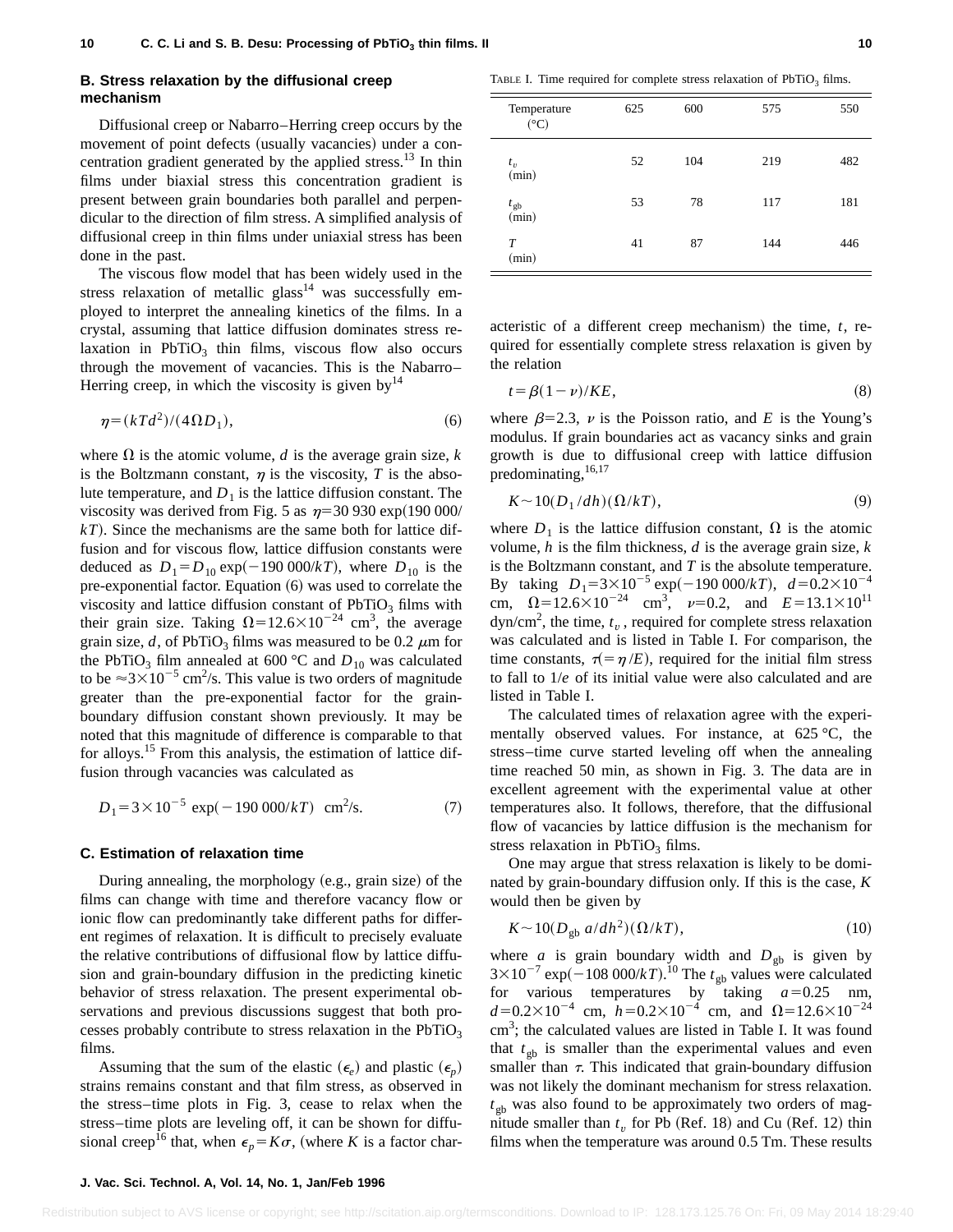

FIG. 7. The effects of both orientation and size of grains on film stress.  $(a)$  Film stress as a function of annealing time;  $(b)$  change in orientation as a function of annealing time; (c) change in grain size as a function of annealing time.

clearly indicate that the grain-boundary diffusion coefficient obtained from formation kinetics cannot be used for stress relaxation.

Since  $PbTiO<sub>3</sub>$  thin films were exposed to elevated temperatures, they displayed a number of interesting timedependent deformation processes characterized by the thermally activated motion of ions and defects. As a result, changes in the film morphology occurred and stress levels were reduced.

#### **D. Morphology development during stress relaxation**

Figure 7 depicts the effects of grain orientation and mean grain size on film stress. Several points were selected from the stress–time plots [Fig.  $7(a)$ ] and the corresponding microstructures were examined. It was found that recrystallization in the films played a major role in stress relaxation. Recrystallization concurrent with deformation is believed to occur by two different mechanisms that result in rather different microstructures. The first mechanism is identified by the rotation of the misorientation of the small grains or subcell microstructure, eventually causing the subboundaries to be indistinguishable from high angle grain boundaries. This mechanism could account for the change of the  $I_{100}: I_{001}$  ratio associated with film stress levels [Fig. 7(b)]. The second mechanism is characterized by the migration of pre-existing high angle grain boundaries, i.e., grain growth. This mechanism could contribute to the reduction of stress levels as well [Fig. 7 $(c)$ ]. Figure 8 shows a typical scanning electron mi-



FIG. 8. SEM microstructure of the PbTiO<sub>3</sub> films annealed at 625 °C for 30 min.

croscopy (SEM) microstructure of  $PbTiO<sub>3</sub>$  films annealed at 625 °C for 30 min. From Fig. 8, it is clear that grain growth has taken place by the consumption of smaller grains. Since reorientation of small grains is a part of the grain growth process, grain growth can be considered to be the predominating mechanism.

#### **E. Hillock formation by grain-boundary sliding**

In previous discussions, it was understood that lattice diffusion plays the dominant role in stress relaxation. However, from morphological observations we believe that grain boundaries are of great importance in the early stages of stress relaxation. Figure 9 illustrates hillock formation in PbTiO<sub>3</sub> thin films annealed at 600 °C for 30 min. Hillocks were also found in the films annealed at other temperatures. It was noticed that the number density of the hillocks remained relatively constant as the anneal time increased. This behavior suggested that hillocks only formed at the beginning of relaxation while the grain size was still very small. At this stage, vacancy diffusion (mainly via grain boundaries) could have caused grain boundary sliding (shown in



FIG. 9. Hillock formation in the PbTiO<sub>3</sub> film annealed at 600 °C for 30 min.